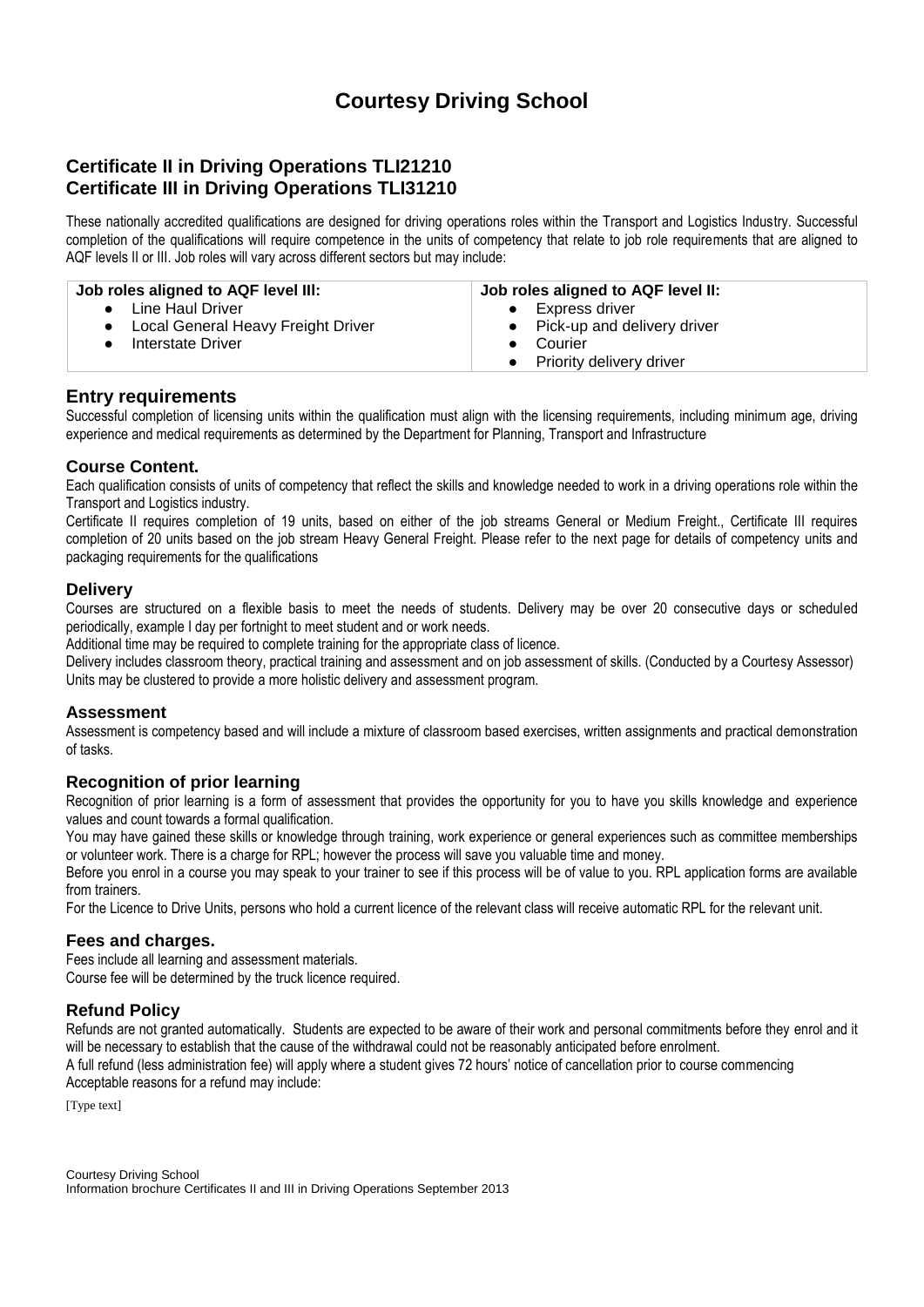- Sickness (verified by a medical certificate)
- Other valid reason at the discretion of the Manager

#### **Complaints and grievances**

Courtesy Driving School encourages all clients, staff or contractors to voice concerns arising from any situation within the control of the management or staff, including any educational matter that causes a student or staff/contractor serious concern or distress. Please refer to the Courtesy Driving School handbook for detailed information relating to the management of complaints and grievances.

#### **Career Pathways**

On completion of all units of competency you will be issued with either a Certificate II in Driving Operations, TLI21210 or a Certificate III in Driving Operations, TLI431210.

These qualifications are applicable to those working or seeking to work as drivers in either medium or heavy freight industries.

#### **Course content and qualification packaging requirements.**

| <b>Unit title</b>                                                                                                        |                                                             |                                      | <b>Unit Code</b>                   |  |
|--------------------------------------------------------------------------------------------------------------------------|-------------------------------------------------------------|--------------------------------------|------------------------------------|--|
| Common competencies - apply to both certificates II and III, CORE units all must be completed                            |                                                             |                                      |                                    |  |
| Shift materials safely using manual handling methods                                                                     |                                                             | <b>TLID1001</b>                      |                                    |  |
| Follow O H & S procedures                                                                                                |                                                             | <b>TLIF1001</b>                      |                                    |  |
| Carry out basic workplace calculations                                                                                   |                                                             |                                      | <b>TLIE1005</b>                    |  |
| Apply Fatigue Management Strategies                                                                                      |                                                             |                                      | <b>TLIF2010</b>                    |  |
| Complete workplace orientation/ induction procedures                                                                     |                                                             |                                      | <b>TLIL1001</b><br><b>TLIH2001</b> |  |
|                                                                                                                          | Interpret road maps and navigate pre-determined routes      |                                      |                                    |  |
| Licence Units, applies to Certificates II and III. Select ONE unit only. (DPTI Licensing eligibility requirements apply) |                                                             |                                      |                                    |  |
| Licence to drive light rigid vehicle                                                                                     |                                                             |                                      |                                    |  |
| Licence to drive medium rigid vehicle                                                                                    |                                                             |                                      | <b>TLILIC2015</b>                  |  |
| Licence to drive heavy rigid vehicle                                                                                     |                                                             |                                      | <b>TLILIC2016</b>                  |  |
| Licence to drive heavy combination vehicle (Cert. III only)                                                              |                                                             |                                      | TLILIC3017                         |  |
|                                                                                                                          | Licence to drive multi-combination vehicle (Cert. III only) |                                      | TLILIC3018                         |  |
| Job roles, Certificate II. Select EITHER General or Medium freight. All units from, EITHER job role must be              |                                                             |                                      |                                    |  |
| completed.                                                                                                               |                                                             |                                      |                                    |  |
| <b>General (all units required)</b>                                                                                      |                                                             | Medium freight (all units required)  |                                    |  |
| Carry out vehicle inspection                                                                                             | <b>TLIB 2004</b>                                            | Carry out vehicle inspection         | <b>TLIB 2004</b>                   |  |
| Load & unload goods cargo                                                                                                | <b>TLID2004</b>                                             | Load & unload goods cargo            | <b>TLID2004</b>                    |  |
| Participate in basic workplace communication                                                                             | <b>TLIE1003</b>                                             | Prepare workplace documents          | <b>TLIE3004</b>                    |  |
| Process workplace documentation                                                                                          | <b>TLIE2008</b>                                             | Process workplace documentation      | <b>TLIE2008</b>                    |  |
| Secure Cargo                                                                                                             | <b>TLIA1001</b>                                             | Apply accident-emergency procedures  | <b>TLIF2006</b>                    |  |
| <b>Apply Customer Service Skills</b>                                                                                     | <b>TLII1002</b>                                             | <b>Apply Customer Service Skills</b> | <b>TLII1002</b>                    |  |
| Job roles, Certificate III. Heavy General Freight. All units must be completed                                           |                                                             |                                      |                                    |  |
| Secure cargo                                                                                                             |                                                             |                                      | <b>TLIA1001</b>                    |  |
| Carry out vehicle inspection                                                                                             |                                                             |                                      | <b>TLIB2004</b>                    |  |
| Carry out inspection of trailers                                                                                         |                                                             |                                      | <b>TLIB2008</b>                    |  |
| Load & unload goods cargo                                                                                                |                                                             |                                      | <b>TLID2004</b>                    |  |
| Prepare workplace documents                                                                                              |                                                             |                                      | <b>TLIE3004</b>                    |  |
| Process workplace documentation                                                                                          |                                                             |                                      | <b>TLIE2008</b>                    |  |
| Consolidate manifest documentation                                                                                       |                                                             |                                      | <b>TLIE3012</b>                    |  |
| Elective Units, Certificates II and II. SIX (6) units must be completed.                                                 |                                                             |                                      |                                    |  |
| Plan & navigate routes                                                                                                   |                                                             |                                      | <b>TLIH3002</b>                    |  |
| Apply quality procedures<br>Apply keyboard skills                                                                        |                                                             |                                      | <b>TLIJ2001</b><br><b>TLIK2003</b> |  |
| Use info-technology devices in the workplace                                                                             |                                                             |                                      | <b>TLIK2010</b>                    |  |
| Operate commercial vehicle                                                                                               |                                                             |                                      | <b>TLIC1051</b>                    |  |
| Complete induction to the transport industry Certificate II elective only                                                |                                                             |                                      | <b>TLIL2060</b>                    |  |
| Follow security procedures when working with goods or cargo Certificate II elective only                                 |                                                             |                                      | <b>TLIO2921</b>                    |  |
| Apply accident-emergency procedures Certificate III elective only                                                        |                                                             |                                      | <b>TLIF2006</b>                    |  |

[Type text]